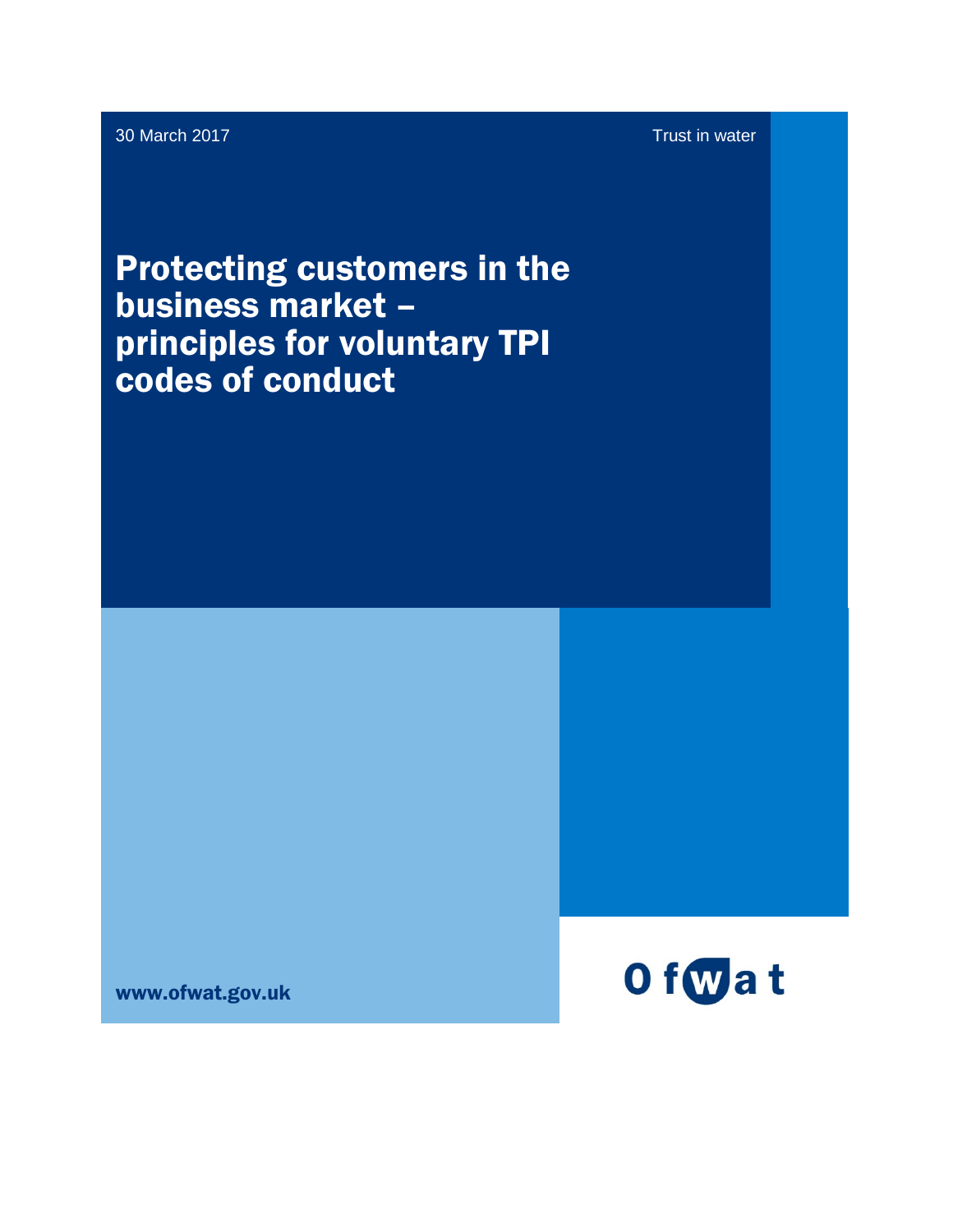### About this document

#### Introduction

 $\overline{a}$ 

Through the Water Act 20[1](#page-1-0)4, all eligible non-household customers<sup>1</sup> (referred to here as business customers) may now participate in the competitive water retail market in England (referred to here as the business retail market) and choose their supplier of water and wastewater retail services. This change has allowed approximately 1.2 million business customers in England to shop around for their water and waste water retailer<sup>[2](#page-1-1)</sup>.

Third party intermediaries (TPIs) are common in a wide variety of markets including those with similar structures to the business retail market, such as energy and financial services. The use of TPIs is a key opportunity for customers to engage through a forum they already use for other services and may also offer a range of services bundled and sold together including other utilities. TPIs have therefore been helpful in markets by enabling customers to compare alternative offers and in enabling new offers to be seen by customers. However, in some instances there have also been concerns about the way certain TPIs have operated and how this has impacted customer decisions.

In our May 2016 document, Protecting customers in the [non-household](https://9208a6bdb79020ec0337-99614e491dc8efff25f017339872a32a.ssl.cf3.rackcdn.com/wp-content/uploads/2016/03/pap_pos20160519rmocustprot.pdf) retail market - decision [document,](https://9208a6bdb79020ec0337-99614e491dc8efff25f017339872a32a.ssl.cf3.rackcdn.com/wp-content/uploads/2016/03/pap_pos20160519rmocustprot.pdf) we set out that the ability to take enforcement action against TPIs is an important element of customer protection, particularly when engagement with a TPI may be the first interaction a water or wastewater customer has with the business retail market. In February 2017, we consulted on our proposed approach to protecting customers in the business retail market through the introduction of principles for any new voluntary code of conduct for TPIs.

<span id="page-1-0"></span><sup>1</sup> In this document when we refer to eligible non-household customers "in England", we mean those who are supplied using the supply system/sewerage system of incumbent monopoly water and sewerage companies whose area is wholly or mainly in England. When we refer to eligible nonhousehold customers "in Wales", we mean those who are supplied using the supply system of incumbent monopoly water and sewerage companies whose areas are wholly or mainly in Wales and who use more than 50ML water annually and who will continue to be able switch their retailer of water, but not sewerage services.

<span id="page-1-1"></span><sup>2</sup> Those companies holding a Water and Sewerage Services Licence from Ofwat.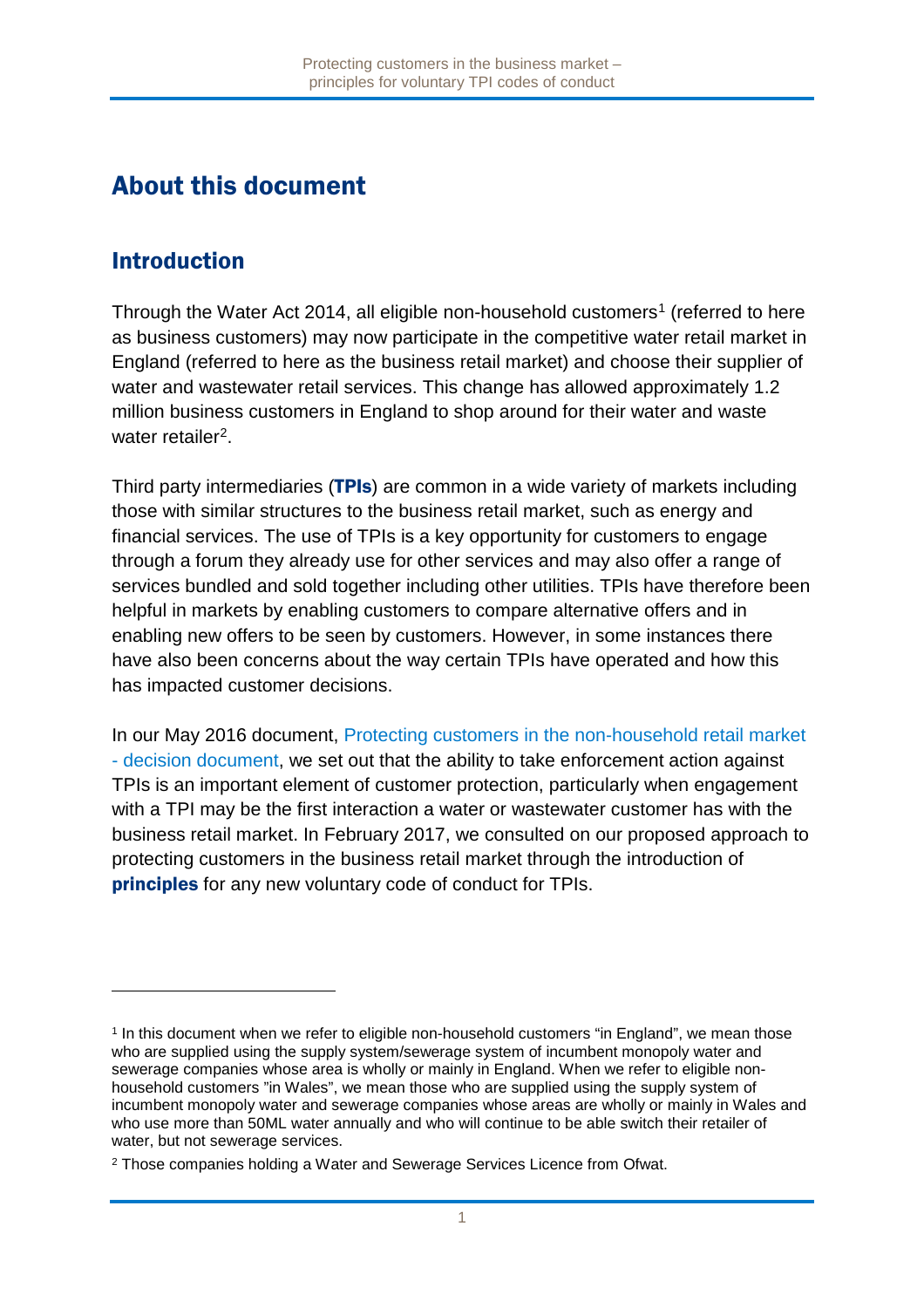Our consultation took into account the scope of our existing statutory powers and interested parties' feedback on the measures which they considered necessary to ensure that business customers are protected. As well as describing our proposed principles, the consultation also set out how we intended to implement them.

#### Consultation response

We received twenty two responses to our consultation from interested parties including licensed retailers, incumbent water companies, energy companies, consumer groups, TPIs and the Information Commissioner's Office (ICO). We would like to thank all interested parties that responded to our consultation.

This document summarises the key issues raised by respondents to our consultation, as well as our responses to those issues and our finalised principles for a voluntary code of conduct for TPIs operating in the business retail market. As set out in our consultation document, we will shortly publish all of the non-confidential responses to the consultation on our website at [www.ofwat.gov.uk.](http://www.ofwat.gov.uk/)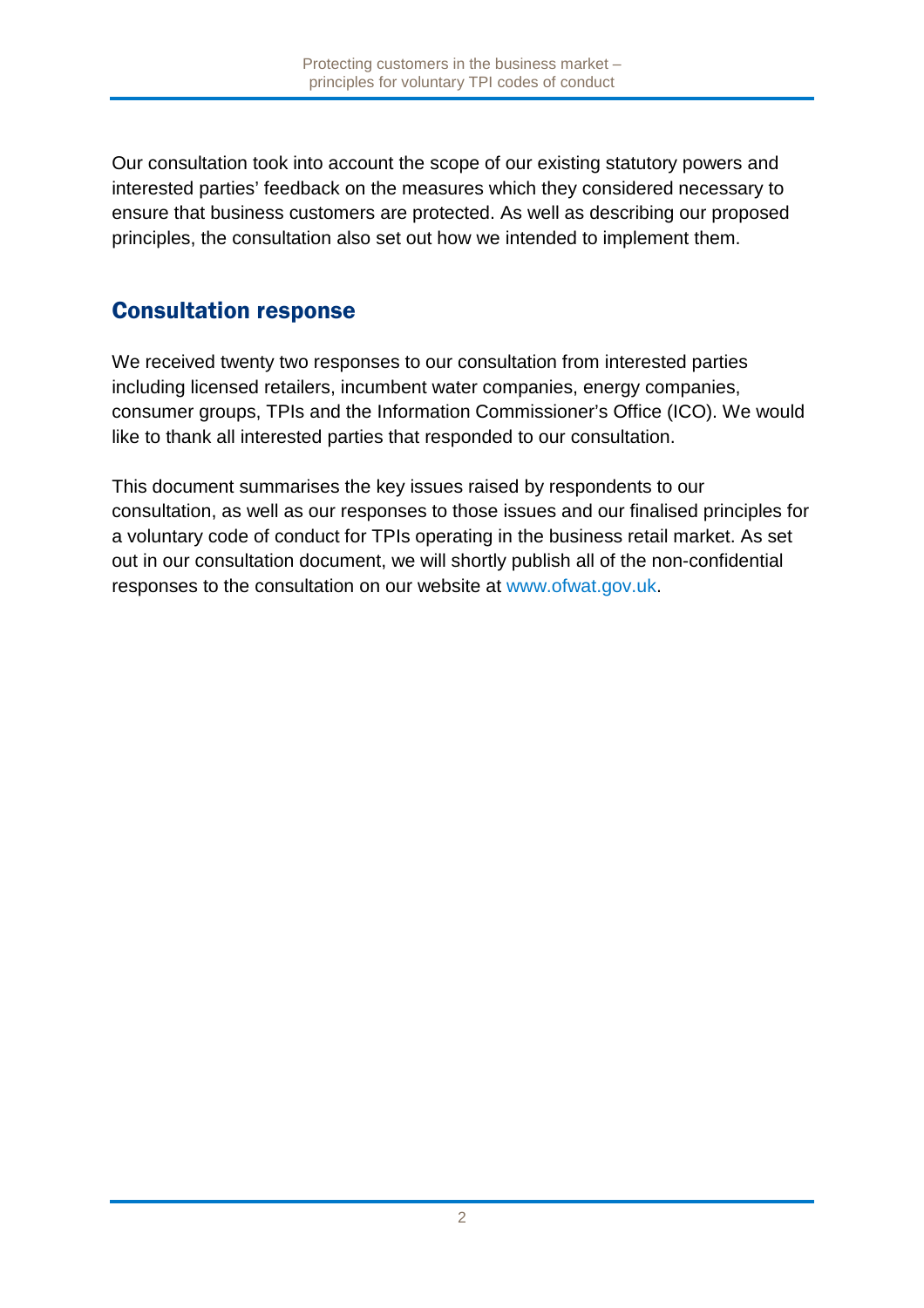# **Contents**

| $\mathbf 1$    | Our proposed principles | 4  |
|----------------|-------------------------|----|
| $\overline{2}$ | Implementation          | 8  |
| 3 <sup>1</sup> | Letter of Authority     | 10 |
| 4              | Next steps              | 11 |
|                | Appendix                |    |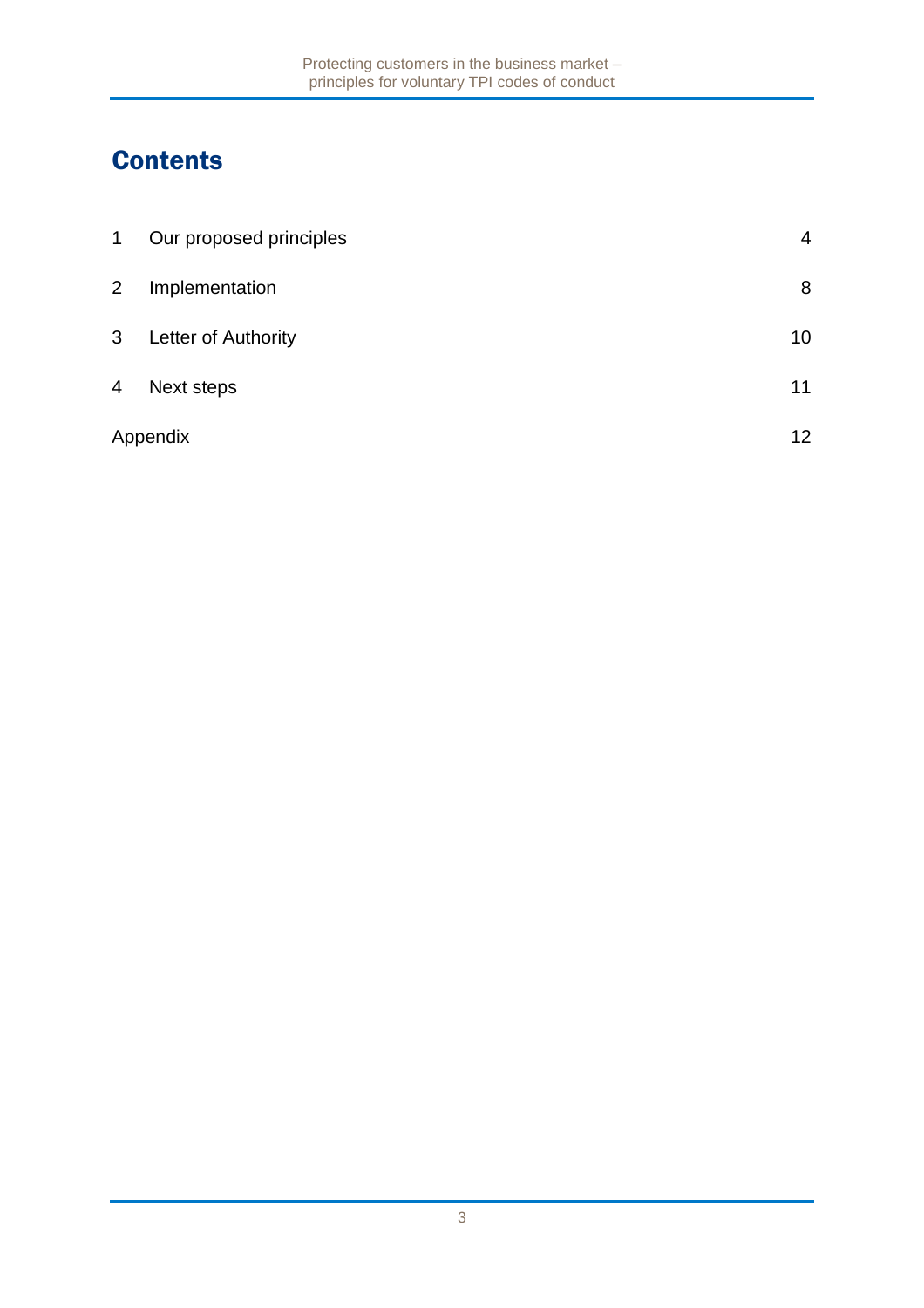## <span id="page-4-0"></span>1 Our proposed principles

#### Consultation responses

In our consultation we set out our proposed principles for any voluntary industry TPI codes of conduct for the business retail market. Our proposal was for a set of tailored principles that used as their base the principles from our [Customer](http://www.ofwat.gov.uk/customer-protection-final-code-practice-non-household-retailers/) [Protection](http://www.ofwat.gov.uk/customer-protection-final-code-practice-non-household-retailers/) Code of Practice (CPCoP) for business customers, but allowed additional principles that are directly relevant to TPIs. This approach was supported by respondents to the consultation. However, respondents also suggested additions or changes to the principles set out in the consultation including:

- A principle that all water and wastewater retailers must respect and comply with the wishes expressed in a customer authorised letter of authority, whether or not it complies with the format we proposed in our consultation;
- Differentiating in the principles between the different business models of TPIs and their degrees of independence from the water and waste water retailers. Specifically, between TPIs who directly represent business customers and act as procurers of products and services on their behalf (and who are often paid directly by customers and known as first party intermediaries), and TPIs who act as sellers of retailers' products and services to customers (and who are often recompensed by way of supplier commissions);
- A principle that would require TPIs to confirm any agreement with a business customer either in writing or by retaining recordings of agreements made by phone, as well as a requirement to confirm the method of remuneration any TPI receives from a retailer for such an agreement;
- Specific principles that mirror and reinforce the protections for micro-business customers in the CPCoP; and
- Specific principles that give guidance on the unsuitability of and restrictions on cold calling or unsolicited approaches.

In addition, respondents raised whether the principles should cover the need for TPIs to comply with existing obligations in relation to data protection, particularly given that where a retailer or TPI interacts with an unincorporated business (which many microbusinesses may be), that business's data will constitute personal data for the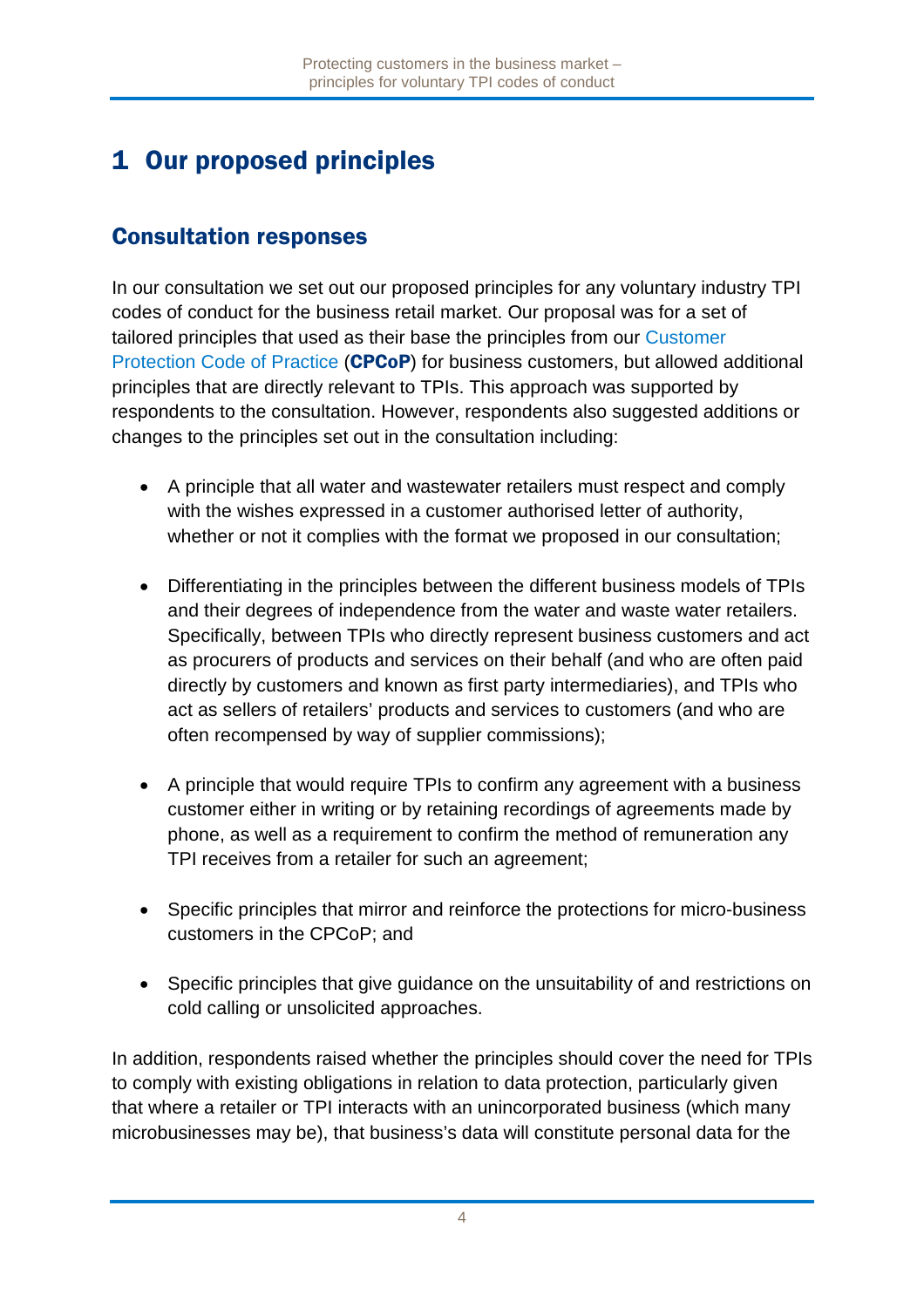purposes of the Data Protection Act 1998 (and also for the General Data Protection Regulation, which will come into force on 25 May 2018).

### Final decision

As we set out in our consultation, one of the main protections for business customers in relation to poor practices by TPIs is that all water and waste water retailers are required by their licences to comply with the terms of the CPCoP. Under [paragraph](http://www.ofwat.gov.uk/wp-content/uploads/2017/03/Customer-Protection-Code-of-Practice.pdf) 6.3 of the [CPCoP](http://www.ofwat.gov.uk/wp-content/uploads/2017/03/Customer-Protection-Code-of-Practice.pdf) all retailers are already responsible for the actions of any TPI who represents them in sales and marketing activities. There is therefore a responsibility on retailers to ensure that the TPIs they deal with understand and comply with the provisions of the CPCoP.

As well as the customer protection measures set out in the CPCoP, in our view voluntary codes of conduct set up by industry will benefit TPIs. This is because it will give TPIs the opportunity to demonstrate to business customers that they offer clearly established standards of conduct in comparison with unaccredited TPIs, as well as offering the same commitments on customer protection as licensed water and waste water retailers. However, as we pointed out in our consultation (and which was reiterated by several respondents to the consultation itself), we do not have powers to regulate directly those TPIs that operate in the business retail market. We have considered respondents' suggested amendments to the principles with this in mind.

As highlighted above, respondents to the consultation raised several specific issues which they believe need to be addressed through the principles, particularly given the concerns in other retail markets (such as the markets in energy and financial services). Many of these issues relate to existing obligations that TPIs must comply with rather than new requirements to protect customers. The principles already require TPIs to be honest and transparent which, in our view, means that TPIs must already abide by the wishes of business customers (whether expressed in a letter of authority or not) and ensures that TPIs must also adhere to the terms of any agreement reached with a business customer.

We believe that adding further principles on the specific issues raised will not provide customers with any additional protections and may lead to the principles being overly prescriptive. By way of example, a revised set of principles that take account of both current and future TPI business models will inevitably by complex and a set of detailed obligations may then lead to low take-up of the principles among TPIs,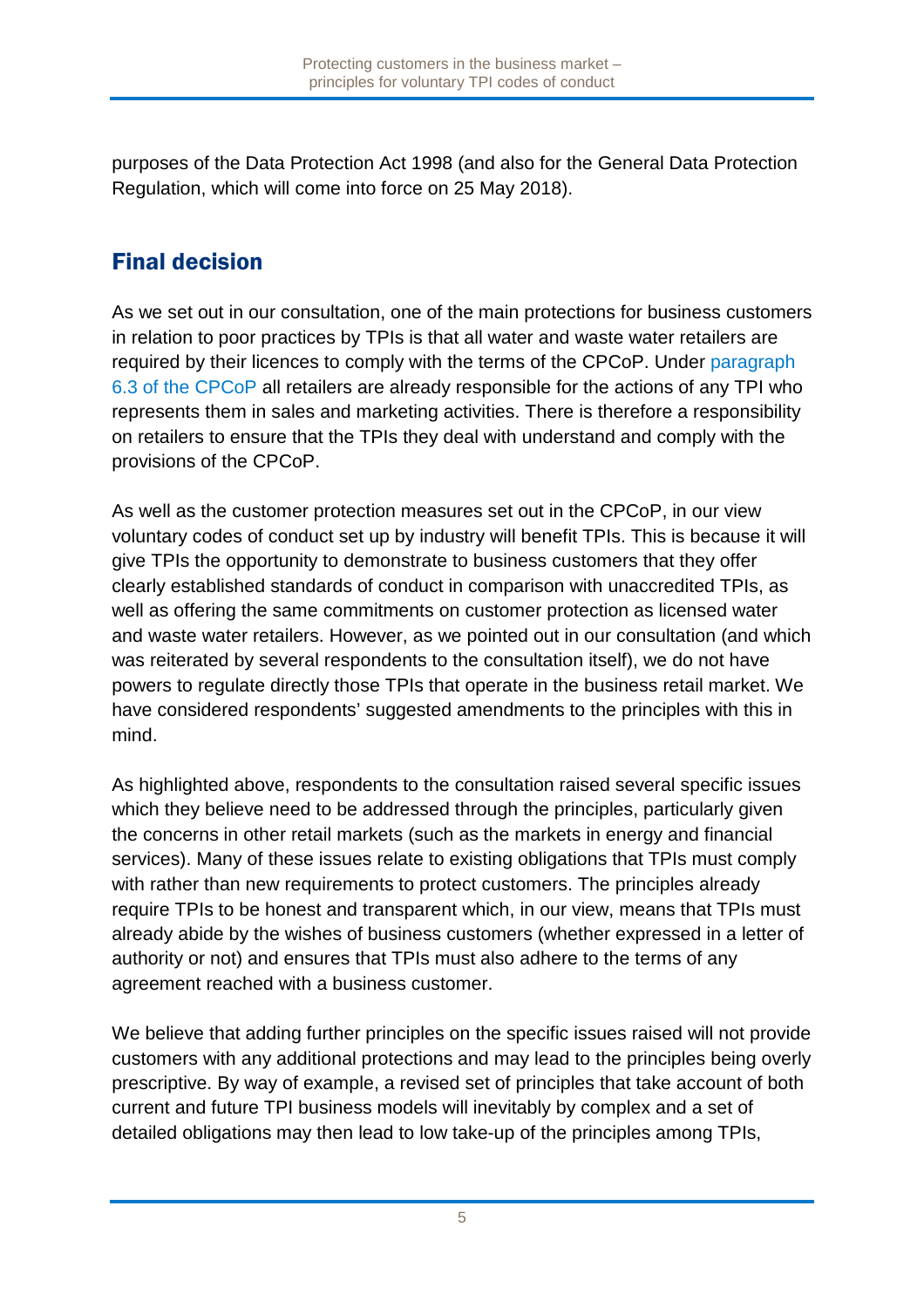undermining the benefit of their creation. We consider that distinctions between third and first party intermediaries to be such a case in point.

Further, if the principles were simply mirroring existing obligations customers would again not receive any additional protection and where such obligations were commonly understood, there may be reduced incentives for TPIs to join such a code (there being no distinction between those that have joined and those that have not given the obligations arise elsewhere). With Ofwat not being able to enforce adherence to the principles, linking the principles to other obligations may create a false sense of protection. Examples of these types of obligations include TPIs' responsibilities under the Data Protection Act 1998 and the restrictions on TPIs using certain forms of direct marketing set out in the Privacy and Electronic Communications (EC Directive) Regulations 2003. Both of these obligations are only enforceable by the Information Commissioners Office and cannot be enforced by Ofwat. Similarly, all TPIs must comply with the prohibitions on misleading advertising to business customers under the Business Protection from Misleading Marketing Regulations 2008 (BPMMRs).

At this point both Trading Standards and the Competition and Markets Authority (CMA) are enforcement authorities for the BPMMRs, but these organisations cover many markets and approach cases on a priority basis. As set out in our consultation document, we intend to seek to be designated as an enforcement authority for the BPMMRs. We believe that being designated as an enforcement authority will provide customers in the business retail market with additional reassurance in relation to preventing and/or dealing with poor practice by TPIs.

Some respondents requested that the principles include a requirement that TPIs sign up to an accredited ADR scheme – something that all water and waste water retailers must do under the terms of their licences. Again, while there may be some benefit for business customers, we consider that the costs and complexity involved in creating and administering such a scheme would not appear to be warranted at this stage and such an ADR scheme could reduce the willingness of TPIs to participate. TPIs and business customers may also view codes of conduct that include ADR provision as offering an advantage, thereby making them more attractive. This is something we would not want to inhibit. On this basis we have not revised the principles to include an ADR requirement.

The changes we have made to the principles have therefore been limited to ensuring that the language is clear and unambiguous. We have also removed terms that may cause confusion – we have deleted 'NHH' to remove any confusion with the energy reference to 'non-half hourly'. Finally, we have combined two overlapping principles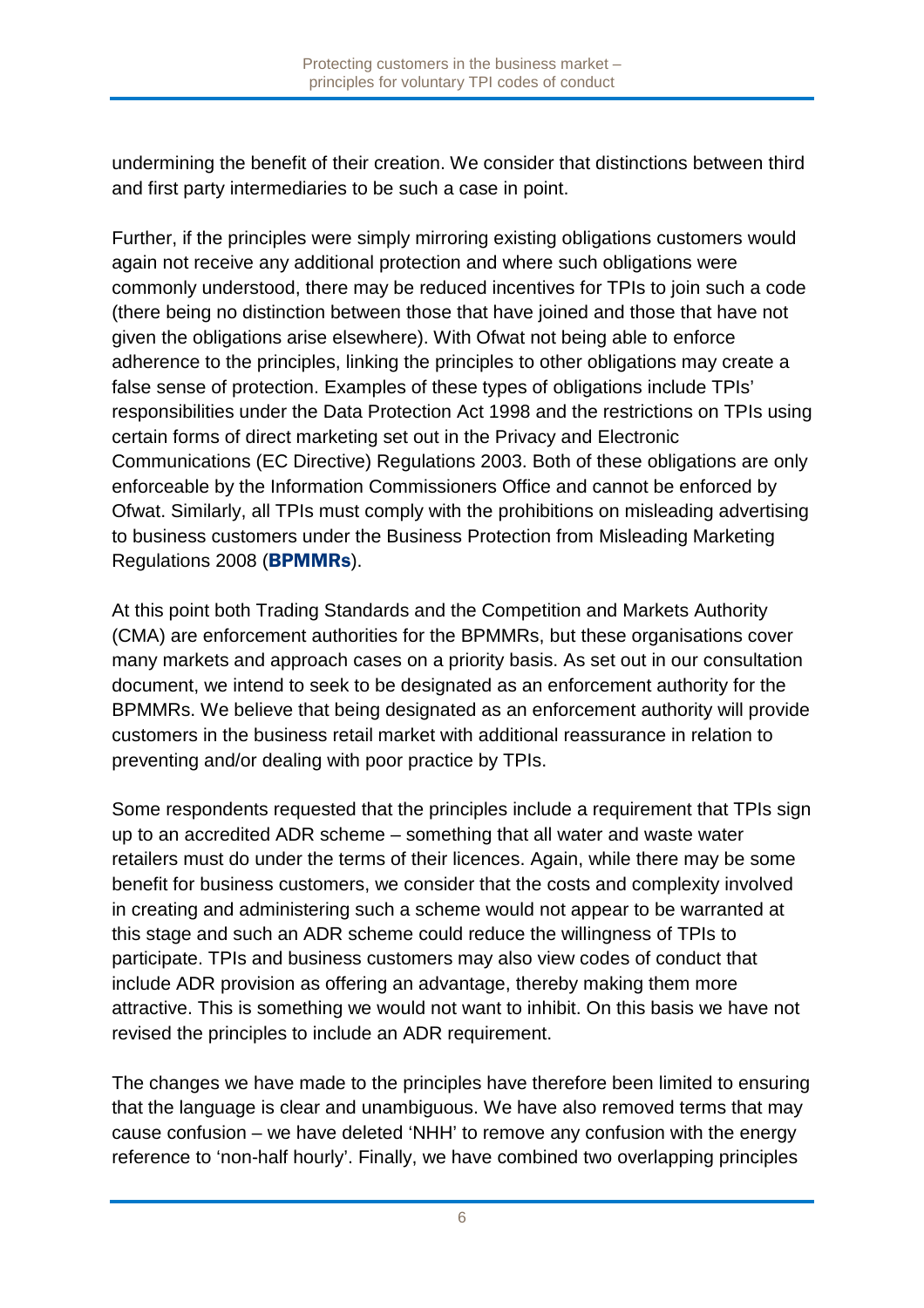centred on the provision of information to business customers. We set out a markedup version of the revised principles below and the final version in the Appendix to this document:

- 1. TPIs shall be fair, transparent and honest.
- 2. Communication with customers (business, charity and public sector) shall be in plain and clear language.
- 3. All information provided to customers by a TPI shall be reliable, accurate, complete, timely and not misleading. Such information shall be made through appropriate channels and enable customers to make informed choices.
- 4. TPIs shall not offer products that are unnecessarily complex or confusing.
- 5. TPIs shall not sell a customer a product or service that is not fully understood by that customer, nor sell a product or service that is inappropriate for that customer's needs and circumstances.
- 6. TPIs shall not exaggerate the savings that could be achieved by switching, but shall and try to be as accurate as possible.
- 7. TPIs shall inform any micro-business customers that they have a 14 day cooling off period.
- 8. TPIs shall cancel any mis-sold contract without penalties.
- 9. TPIs shall respond to customers in an appropriate and timely manner.
- 10. Customer service arrangements and processes shall be accessible to and effective for customers.
- 11. Any information provided to NHH Customers shall be contemporaneous complete, accurate and not misleading.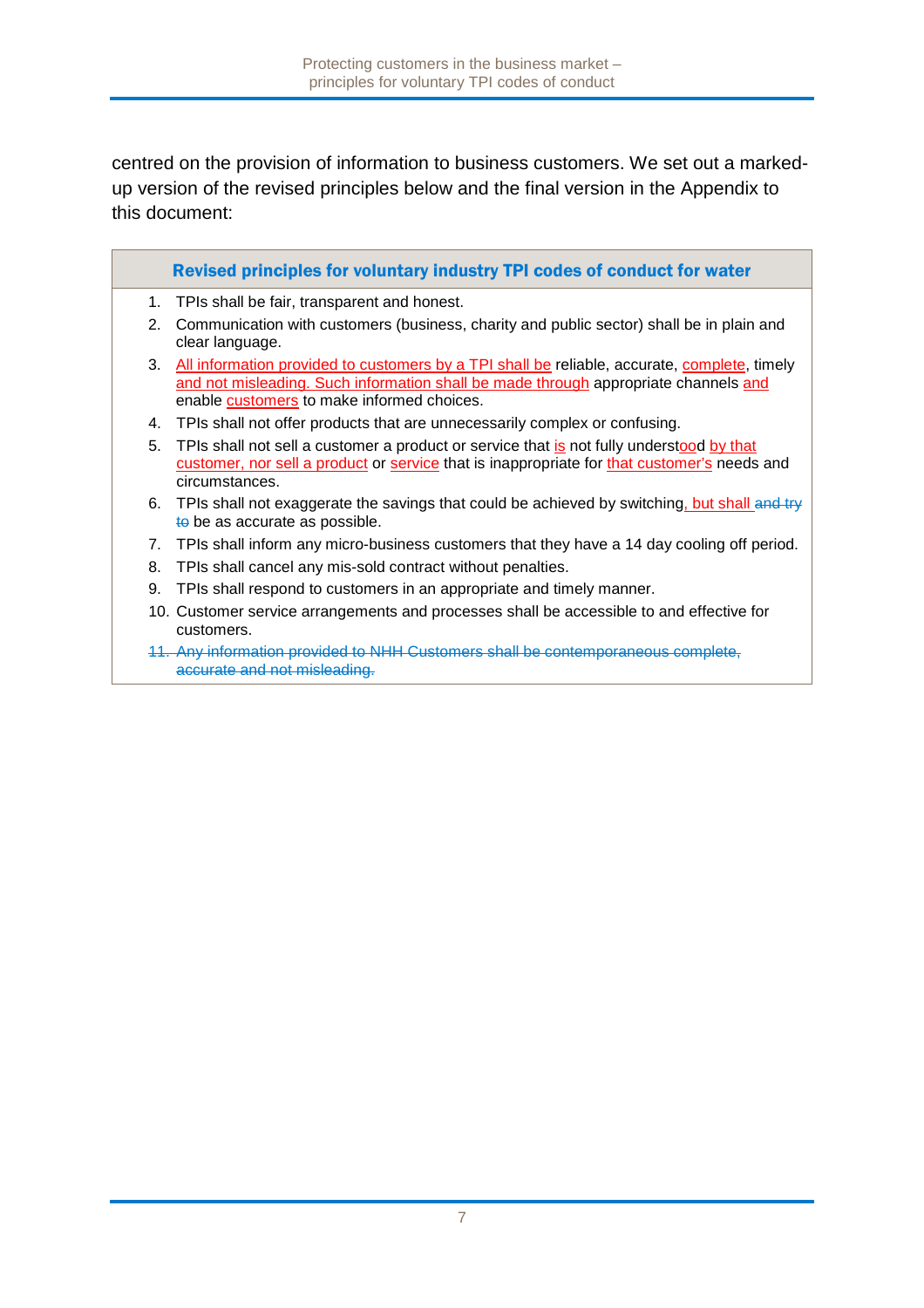## <span id="page-8-0"></span>2 Implementation

#### Consultation responses

In our consultation we proposed two alternative Options for implementing our principles: Option 1 of non-binding guidance that could be used for any TPI code of conduct established by existing or new accreditation schemes; or Option 2 of a requirement on all water and wastewater retailers (enforced via their licence conditions) to only work with accredited TPIs i.e. TPIs that were signed up to a code of conduct that incorporated our principles.

Some respondents to our consultation expressed support for Option 1 – non-binding guidance. However, many respondents also expressed reservations with the approach of self-regulation by TPIs through a voluntary code. Respondents stated that experiences in other markets, particularly the energy retail market, suggested that the self-regulation approach would not be supported by TPIs, nor would it be effective in preventing possible customer detriment from poor practices by TPIs.

In particular, respondents took issue with how TPIs operating in the business retail market would be held to account for failing to adhere to any voluntary code. There were suggestions that only direct regulation of TPIs by Ofwat would be sufficient, or at the very least an Ofwat-led accreditation scheme was needed to enable customers to understand which TPIs were appropriate to engage with. Another suggestion put forward was for any code of conduct to be run by an independent third party that would monitor and ensure compliance with the code.

Finally, respondents also highlighted the importance of effective monitoring of TPIrelated complaints to ensure that we, and others who do have jurisdiction over TPIs such as the ICO and the CMA, have the opportunity to address issues quickly and effectively.

### Final decision

As we set out in our consultation, we are aware that our proposed approach would be reliant on TPIs working in the business retail market adopting and adhering to our TPI code principles. However, we have been clear that we are not able to regulate directly TPIs operating in the business retail market and we do not have the power to accredit TPI codes covering the market either.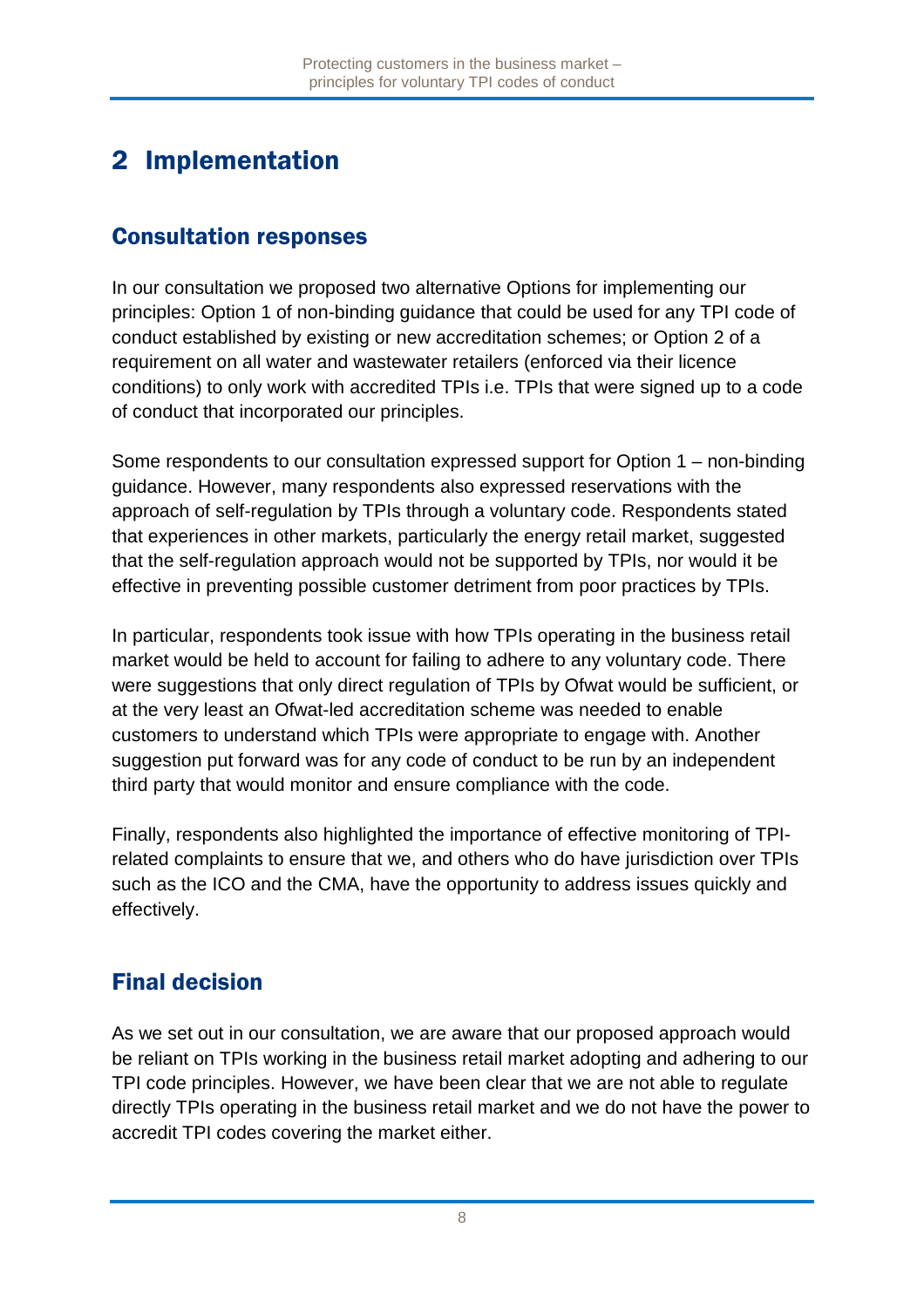Although some respondents expressed strong support for Option 2, we are still of the view that it is not appropriate to require water and wastewater retailers to work only with TPIs accredited to a code of conduct given our current powers. As we set out in our consultation, this option could result in a proportion of the TPI sector being forced out of the business retail market if they chose not to sign up to a TPI code of conduct, regardless of whether that TPI had engaged in poor practice. It could also potentially limit new market entrants and place cost burdens on industry that would be passed onto customers.

Accordingly, at this point, and given our current powers, we believe that the CPCoP together with us issuing our TPI code principles through non-binding guidance is the most effective and proportionate approach. With regard to the suggestion that any code of conduct to be run by an independent third party that monitors and ensures compliance with the code, this approach is an available option that respondents may wish to pursue. However, we are not in a position to accredit or prioritise such a code over any other given our current powers.

We will shortly publish our final approach to monitoring the effectiveness of the business retail market which will include collecting information from retailers, and customers themselves, on relevant issues and complaints, including those related to TPIs. We may use this information to consider the ongoing appropriateness of our approach to TPIs, as part of our broader customer protection strategy. Our monitoring work will also involve liaising with other regulators and the CMA, particularly Ofgem given the likely bundling of energy and water services, to ensure consistency in the application of our principles across markets and gather intelligence on potential cross-sector issues.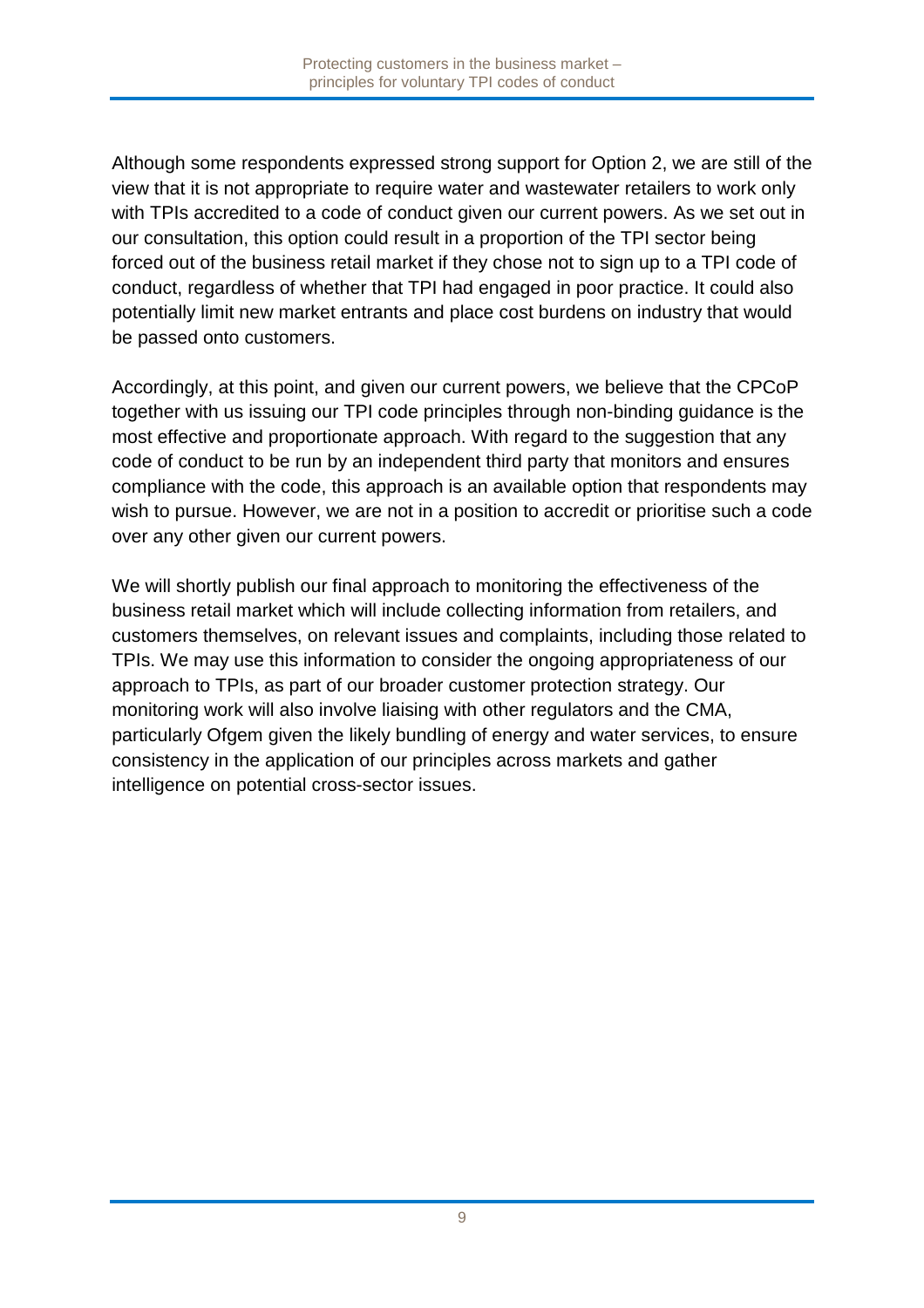## <span id="page-10-0"></span>3 Letter of Authority

#### Consultation responses

The majority of respondents to our consultation supported our updated draft template letter of authority (which water and wastewater retailers must obtain from a microbusiness customer where that customer has a TPI acting on their behalf). Respondents did suggest some additional changes to the draft template including removing possible ambiguity over the reference to 'authority with restrictions'. There were also suggestion that the template should be required for all sites and customers within the business retail market and be submitted on the customer's own letterhead.

#### Final decision

At this stage we are not proposing to revise the template letter of authority. We believe that the template as drafted retains sufficient flexibility to accommodate the issues raised, particularly in terms of clarifying a business customer's intent.

We will, however, keep the template letter of authority under review and consider any further proposals for change using the governance and change proposal arrangements set out in the CPCoP (see section 5 of the [CPCoP\)](http://www.ofwat.gov.uk/wp-content/uploads/2017/03/Customer-Protection-Code-of-Practice.pdf).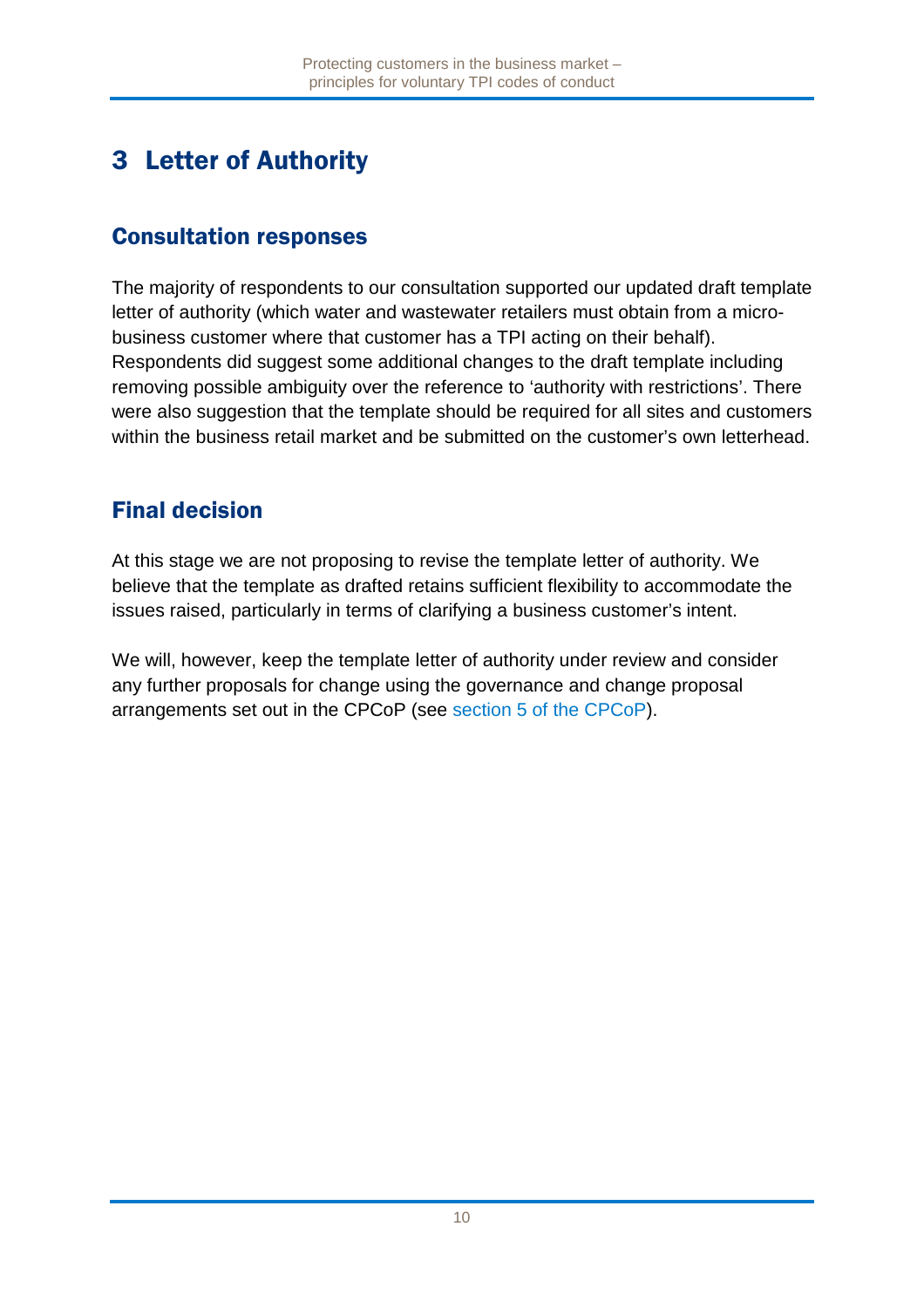### <span id="page-11-0"></span>4 Next steps

Our final principles (see the Appendix to this document) will now be published, alongside the template letter of authority, and we will begin our monitoring of the business retail market.

As we set out in our consultation document, we will also now encourage TPIs to sign up to become members of a voluntary code of conduct which follows our principles. We will use our standing and reputation to highlight which voluntary codes of conduct follow our principles and which TPIs have signed up to such codes.

Finally, we will engage with the UK Government to become a designated enforcement authority for the BPMMRs.